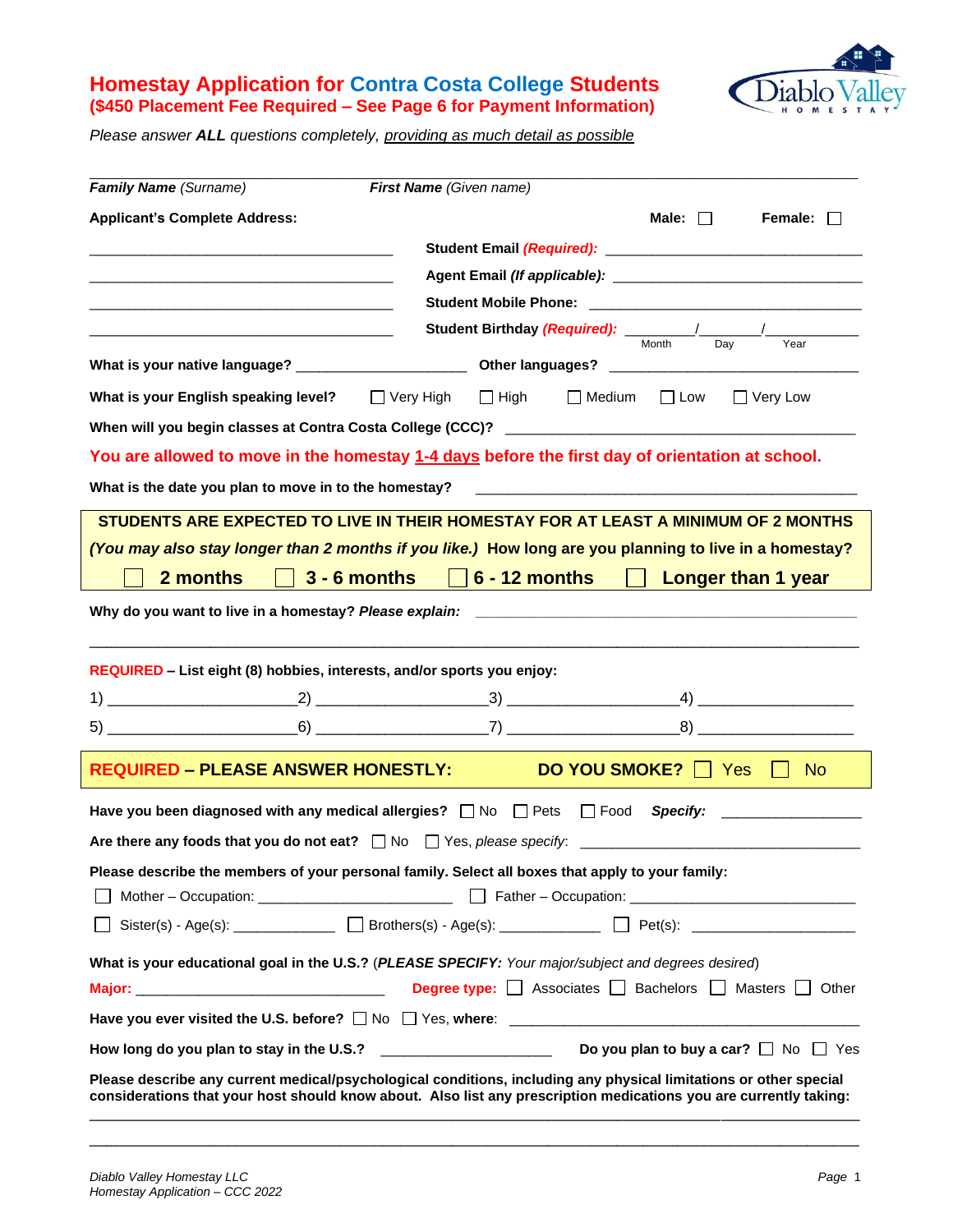| <b>Arrival Information, if known:</b> Airlines:                                                                        |                                 |  | Flight Number: The Contract of the Contract of the Contract of the Contract of the Contract of the Contract of the Contract of the Contract of the Contract of the Contract of the Contract of the Contract of the Contract of |  |
|------------------------------------------------------------------------------------------------------------------------|---------------------------------|--|--------------------------------------------------------------------------------------------------------------------------------------------------------------------------------------------------------------------------------|--|
|                                                                                                                        | Time: _________________________ |  | Airport: _______________________                                                                                                                                                                                               |  |
| How will you get from the airport to your homestay? $\Box$ Friend/Relative $\Box$ Rideshare/Taxi $\Box$ Public Transit |                                 |  |                                                                                                                                                                                                                                |  |
| □ Diablo Valley Homestay - Airport to Homestay Personal Driver Service □ Other:                                        |                                 |  |                                                                                                                                                                                                                                |  |

### **Final Steps - Before submitting the application, make sure that you have done the following:**

- **1. Answered every question on this application, including listing 8 hobbies/interests.** *(Submitting an incomplete application will cause a delay in processing)*
- **2. Read the Host and Location Disclaimer (Page 2)**
- **3. Read and signed the Housing Policy for Homestay Students (Pages 3 & 4)**
- **4. Read and signed the Homestay Liability Release, if younger than 18 years old (Page 5)**
- **5. Read and completed the Payment and Mailing Information form (Page 6)**

## **Signature Required**

**I verify that the information on this application is true and correct to the best of my knowledge, and I acknowledge that I have read and understood the terms and conditions for applying for a homestay placement, and for living in a homestay.**

 $\_$  , and the set of the set of the set of the set of the set of the set of the set of the set of the set of the set of the set of the set of the set of the set of the set of the set of the set of the set of the set of th *Student Signature Date Parent Signature Date* (If applicant is under 18 years of age)

# **Host and Location Disclaimer (IMPORTANT: Please read all information below.)**

Students who are placed in a homestay are responsible for directly paying their host **\$1100.00** per month. The cost of living in a homestay includes housing, two meals per day (breakfast and dinner) Monday - Friday (host provides three meals per day on weekends), and all utilities. **Students are responsible for buying their own lunch, Monday – Friday**. Students are not guaranteed placement with any specific type of host (race, marital status, families with children, etc.), as all the hosts in our program have been pre-screened and have met the qualifications for participating in the homestay program. Your placement will be based upon several different criteria including the hosts' availability at the time you arrive, the type of student they are looking to host, and the information you provided in your housing application. Students are expected to live in their homestay for at least a minimum of 2 months.

**We make no guarantee to students that they will be placed within walking distance to school, as public transportation is readily available in all the surrounding cities, and most students use public transportation or bicycles to get to and from school.** Our homestays are located in various cities surrounding the school area, and students are responsible for their own transportation. Your host will familiarize you with the local bus system. If you decide that you must live within walking distance to school, then we can provide you with information about apartments in the area; however, you are responsible for researching and securing your own apartment.

We do guarantee that you will be placed with a host who wants to help an international student and can provide you with good exposure to the American way of life. **All students placed in a homestay must agree to the terms of the Housing Policy. A copy of the Housing Policy must be signed and returned with the Homestay Application, along with a \$450 non-refundable placement fee**. **Your placement with a host will be secured when all three required items have been received.** You will be sent information about your host after your placement has been confirmed.

**Indemnification:** Student fully indemnifies Diablo Valley Homestay LLC and it's agents and employees from any claim arising from Student's conduct. Student understands that hosts are not employees or agents of Diablo Valley Homestay LLC, and student assumes all risk associated with injury or loss arising from the living in the homestay, including behavior of hosts. Student releases Diablo Valley Homestay LLC of any liability for any claim of injury, death, property damage or other loss. Student will not institute a claim against Diablo Valley Homestay LLC and will release and hold Diablo Valley Homestay LLC forever harmless for any and all claims arising from living in the homestay, including the behavior of hosts.

**Limitation of Liability:** In no event shall Diablo Valley Homestay LLC have any liability to the student for any indirect, special, incidental or consequential damages, however caused, and under any theory of liability, whether or not Diablo Valley Homestay LLC had prior knowledge of the possibility of such damages. Further, Diablo Valley Homestay LLC shall not be named as a party, called as a witness, or served discovery requests in any dispute between student and host regarding the financial dealings between student and hosts.

**Mediation/Arbitration**: In the event any dispute arises with respect to the services provided by Diablo Valley Homestay LLC, and such dispute cannot be settled through direct discussions, then Diablo Valley Homestay LLC and Student agree to first endeavor to settle the dispute by mediation administered by the American Arbitration Association under its Commercial Mediation Rules, before resorting to any other means of dispute resolution. Following at least one such mediation session, any unresolved dispute shall be settled by binding arbitration administered by the American Arbitration Association in accordance with its Commercial Rules, and the judgment upon the award rendered by the arbitrator(s) may be entered in any court having jurisdiction thereof. Further, in the event of any such arbitration, the prevailing party shall be entitled to costs and attorney's fees.

 **Email[: info@diablovalleyhomestay.com](mailto:info@diablovalleyhomestay.com) Phone**: 1-925-876-0080 **[www.diablovalleyhomestay.com](http://www.diablovalleyhomestay.com/)**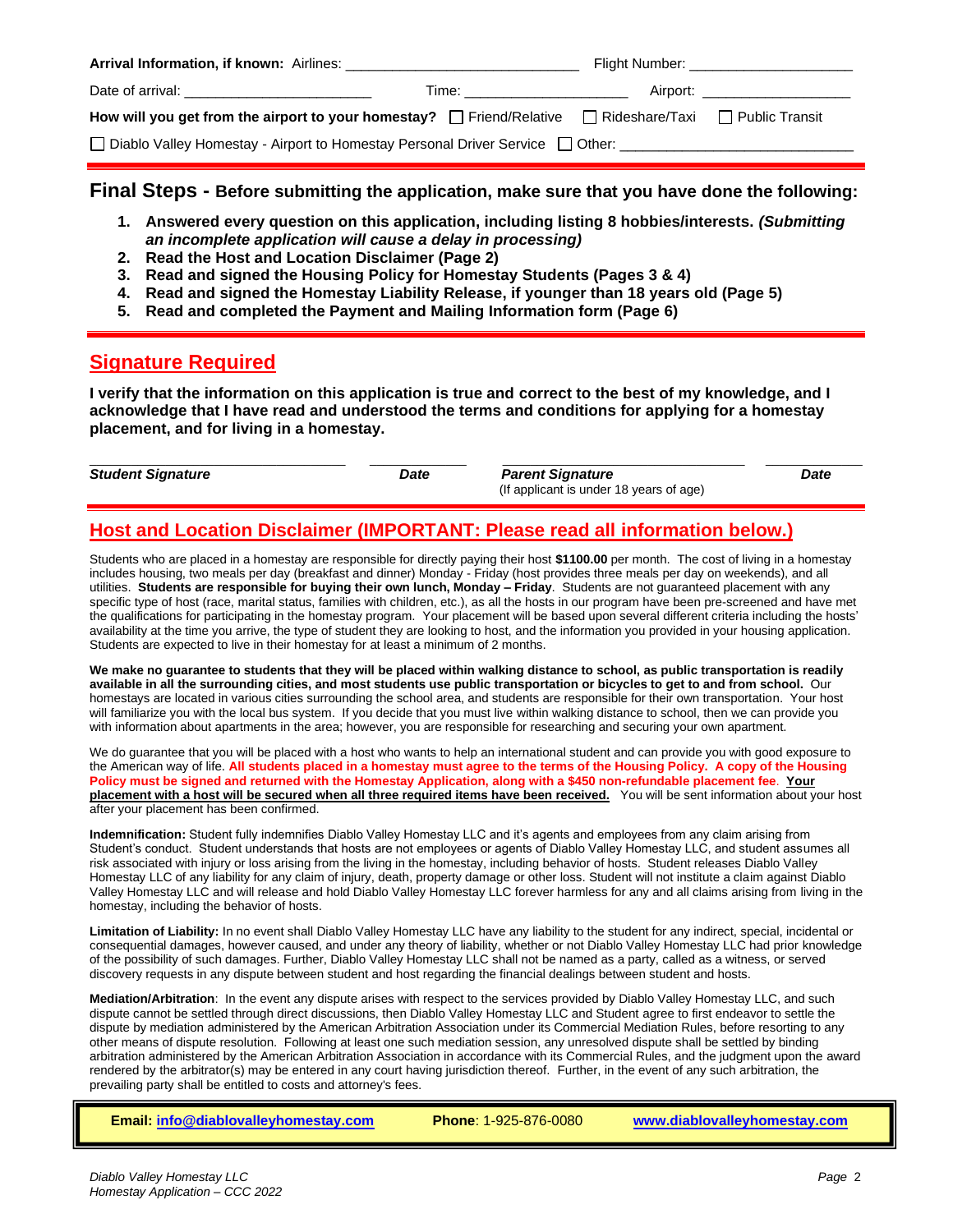# **Housing Policy for Homestay Students**



Students placed in a homestay, by Diablo Valley Homestay LLC (DVH), must comply with the following rules while living in the homestay.

#### **Rent**

- 1. Rent is \$1100 per month, and the first two months (\$2200) must be prepaid directly to the host on the first day you move into your homestay. It is your responsibility to offer the money to the host – do not wait for the host to ask you for the money. Please pay your host on the first day you move in to the homestay. Your future rent payments will be due on the **same** day each month. Example: If you move in on August 28, you must pay the host for your first two months in the homestay (\$2200) on that day. All future rent payments will be due on the 28<sup>th</sup> day of the following months (Example: October 28, November 28, December 28, etc.).
- 2. Please make sure to pay your rent on time every month. It is your responsibility to give your host the rent payment each month, without the host having to ask you for the payment. Students who are late with their payment or do not pay their rent may be charged a daily late fee and/or may be asked to move out from the homestay. *DVH will not place the student in another homestay if the student is asked to leave their initial homestay for late or non-payment of rent.*
- 3. The cost of living in a homestay includes housing, all utilities (except phone use, as students must have their own mobile phone), and two meals per day (breakfast and dinner) Monday – Friday. The host will also provide three meals (breakfast, lunch, and dinner) on weekends. Students must prepare their own breakfast every day, although the host will provide the breakfast food. Students must prepare their own lunch on Saturday and Sunday, although the host will provide the lunch food. **Students are responsible for buying their own lunch, Monday – Friday.**

#### **Illegal Drug Use and Alcohol**

- 1. Any drug use, including marijuana, is illegal under federal law and could result in deportation for any international student who is found with drugs. While California state law legally allows the use of marijuana for persons aged 21 or older, it does **NOT** apply to international students who are in the United States on a federal F-1 visa. International students in the United States on a federal F-1 visa must follow federal laws. This means that although marijuana use is legal in California, it is NOT legal federally and international students must understand that if they break a federal law, they are risking jeopardizing their visa status and potentially facing deportation. **Student may never use, or bring, any illegal drugs in their homestay.** Only prescription medication (prescribed by a doctor) or over-the-counter medication (purchased from a pharmacy or grocery store) is allowed in the homestay.
- 2. You must be over the age of 21 to purchase or drink alcohol in California. **Additionally, you are not allowed to consume or bring any alcohol in to your homestay, even if you are age 21 or older.**

#### **Moving Out of a Homestay**

- 1. When a student wishes to end the living arrangement with their host, written notice (email, text, or handwritten) must be given to the host. The notice must be received at least 30 days before the end of the set payment period. Example: If a student wishes to move into an apartment on December 1, they must tell the host on or before November 1 that they intend to move out in 30 days. **Important: Any time after the initial two-month period, the host or the student may choose to end the living arrangement by giving the other person 30 days advance notice to terminate the living arrangement.**
- 2. The student must remove all their personal belongings from the home on the day they move out. They must also put any trash from their bedroom and bathroom in to the outside garbage cans. **Any personal belongings that are left at the home after the student has moved out may be donated or disposed of by the host.**
- 3. If the student chooses to move out of their homestay early and does not provide the host with written notice 30 days prior to the end of the set payment period, the student may risk losing some or all of their \$300 security deposit, if the funds are needed to pay any rent left owing.
- 4. If the host is able to fill the vacancy with another homestay placement (or other acceptable placement as determined by the host), and therefore the vacancy is filled before the end of the 30 day notice period, the departing student must pay the host only for the vacancy dates until the new student moves in. (Per day amounts to be determined by DVH based on the number of days vacant within the 30 day notice period, divided by \$1100.)
- 5. **Your \$450.00 placement fee is only good for your original homestay placement.** If you would like another homestay placement, you will be required to pay an additional placement fee, unless you are leaving the original homestay due to any of the valid reasons stated below. Valid reasons for removing a student from the original homestay and placing them in a new homestay are: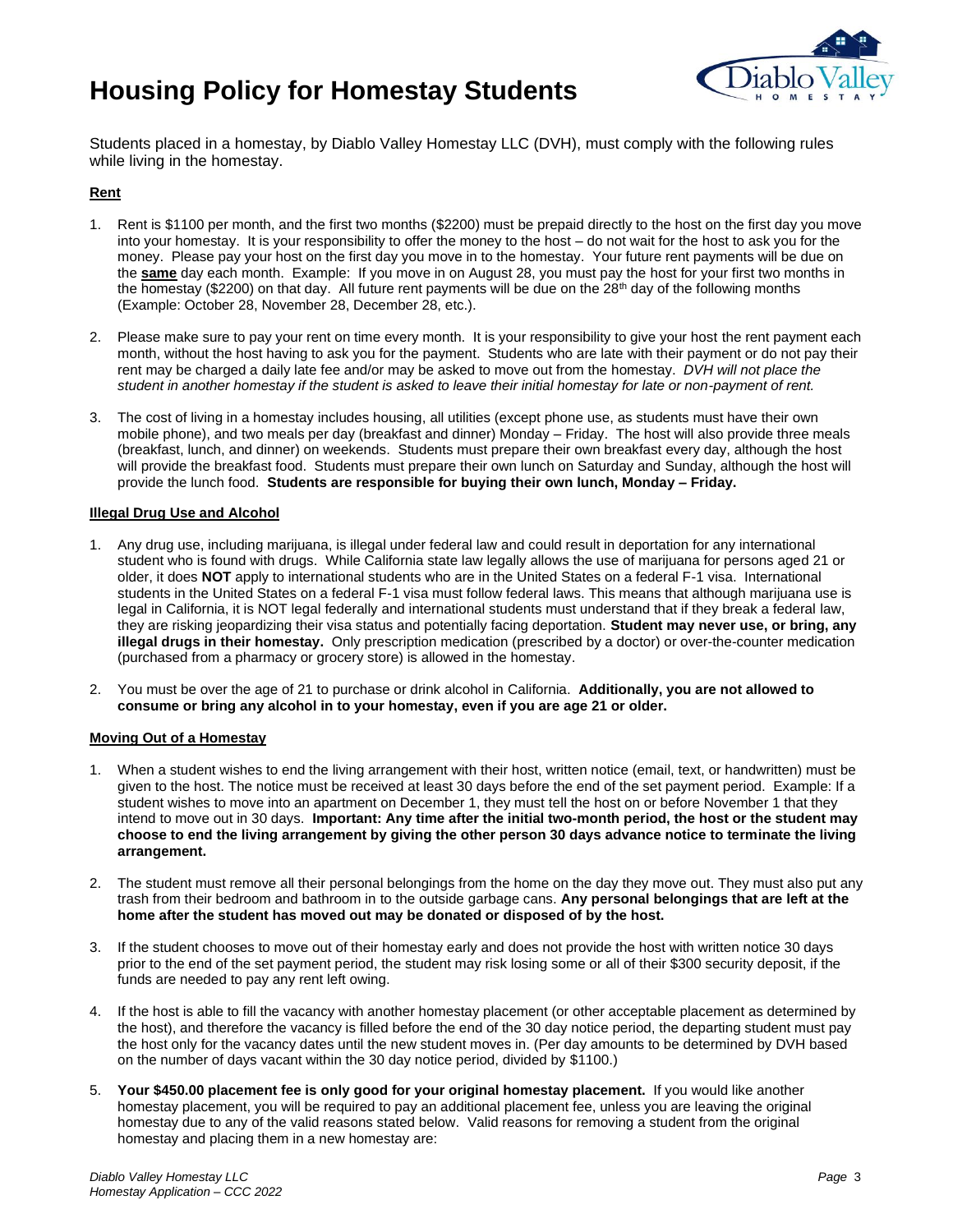- a. There is a real or implied threat of harm towards the student.
- b. The host alters the terms of the original homestay agreement (Example: A host stops providing meals for their student or increases the rent without the approval of DVH.)
- c. The host is unable to continue hosting the student due to personal reasons, not caused by the student.
- 6. **Disputes between the student and host should immediately be brought to the attention of DVH for resolution**. In the event that DVH must remove a student from a home due to disciplinary, psychological, or behavioral problems (including breaking house rules, breaking state or federal laws, theft or damage of property, continuing conflicts or verbal abuse toward the host or other household members, ongoing behavior that is disruptive to the household, physical abuse or the threat of physical abuse to any persons or property, etc.), the student will be taken to a nearby hotel and will be responsible for all charges incurred at the hotel until they find another living arrangement. DVH will not place the student in another homestay, and the student will not receive any refund of rent that has been paid for the remainder of the month. In this circumstance, the host is not required to give the student 30 days advance notice to terminate the living arrangement

#### **Security Deposit**

- 1. All students are required to give a monetary deposit, in the amount of \$300, at the time of move-in, in order to cover the cost of any unpaid bills or damages done to the property by the student while they are living in the home. This \$300 payment **is in addition** to the \$2200 two-month rent payment that is made on the first day the student moves into the homestay. This separate payment is commonly referred to as a security deposit.
- 2. Students may also be held responsible for any damage caused by visitors (friends and relatives) that they have invited into the home. Funds from the security deposit can be used for damage caused by other persons visiting the home at the request of the student. If any funds are used to repair damages while the student is still living in the home, then the student will need to replenish the security deposit amount to the original total of \$300. Example: If a host uses \$30 from the original security deposit to make a repair, then the current security deposit balance would be \$270, and therefore the student would need to add another \$30 to the security deposit in order for the original amount of \$300 to be restored.
- 3. After a student moves out, the host has three (3) weeks to either return your deposit or give you a written statement of why all or part of the money is being kept. If any funds are used for unpaid bills, cleaning or repairs, the host will provide the student with receipts showing the cost of services or repairs performed.
- 4. It is important to know that the security deposit may be used to pay any rent left owing after moving out, repairs of damages beyond normal use, and/or cleaning. Students are expected to leave their rooms in the condition as when they moved in, except for normal wear and tear. (Deposits cannot be used by the host to cover normal "wear and tear", or damage that already existed when the student moved in.)
- 5. Students are advised to do the following actions to protect their deposit
	- a. Upon moving in, inspect their bedroom for any existing damages (carpet stains, lighting, closets, etc.). Document any damages noticed upon moving in and let the host know immediately that they exist. This will show the host that the damages were pre-existing and not caused by the student.
	- b. While living in the home, tell the host about anything that needs repair from normal use, such as replacing a light bulb that has burned out.
	- c. Several days prior to moving out, the student should thoroughly clean their bedroom and show it to the host. This will allow the host to inspect the room and let the student know if there is anything further that needs to be done. An initial inspection of the student's living area by the host will give the student a chance to repair any damages before the final inspection, which will take place on the actual date the student moves out.
- 6. Students are advised to leave a phone number and forwarding address with the host when moving out. This will allow the host to contact the student to arrange the return of the security deposit. If the student does not leave a new phone number and address with the host, then the host will not be at fault if they are unable to find the student to return the deposit within the three (3) week period, as required by law. It will then become the student's responsibility to contact the host to arrange getting their security deposit back.

I have read the above Housing Policy for Homestay Students and I understand and agree to the terms of the policy.

*\_\_\_\_\_\_\_\_\_\_\_\_\_\_\_\_\_\_\_\_\_\_\_\_\_\_ \_\_\_\_\_\_\_\_\_\_\_\_\_\_\_\_\_\_\_\_\_\_\_\_\_\_\_\_\_\_*

\_\_\_\_\_\_\_\_\_\_\_\_\_\_\_\_\_\_\_\_\_\_\_\_\_\_ \_\_\_\_\_\_\_\_\_\_\_\_\_\_ \_\_\_\_\_\_\_\_\_\_\_\_\_\_\_\_\_\_\_\_\_\_\_\_\_\_\_\_\_\_\_\_ \_\_\_\_\_\_\_\_\_\_ *Student Signature Date Parent Signature (If student is under 18) Date*

*Please Print Student's Name Please Print Parent's Name*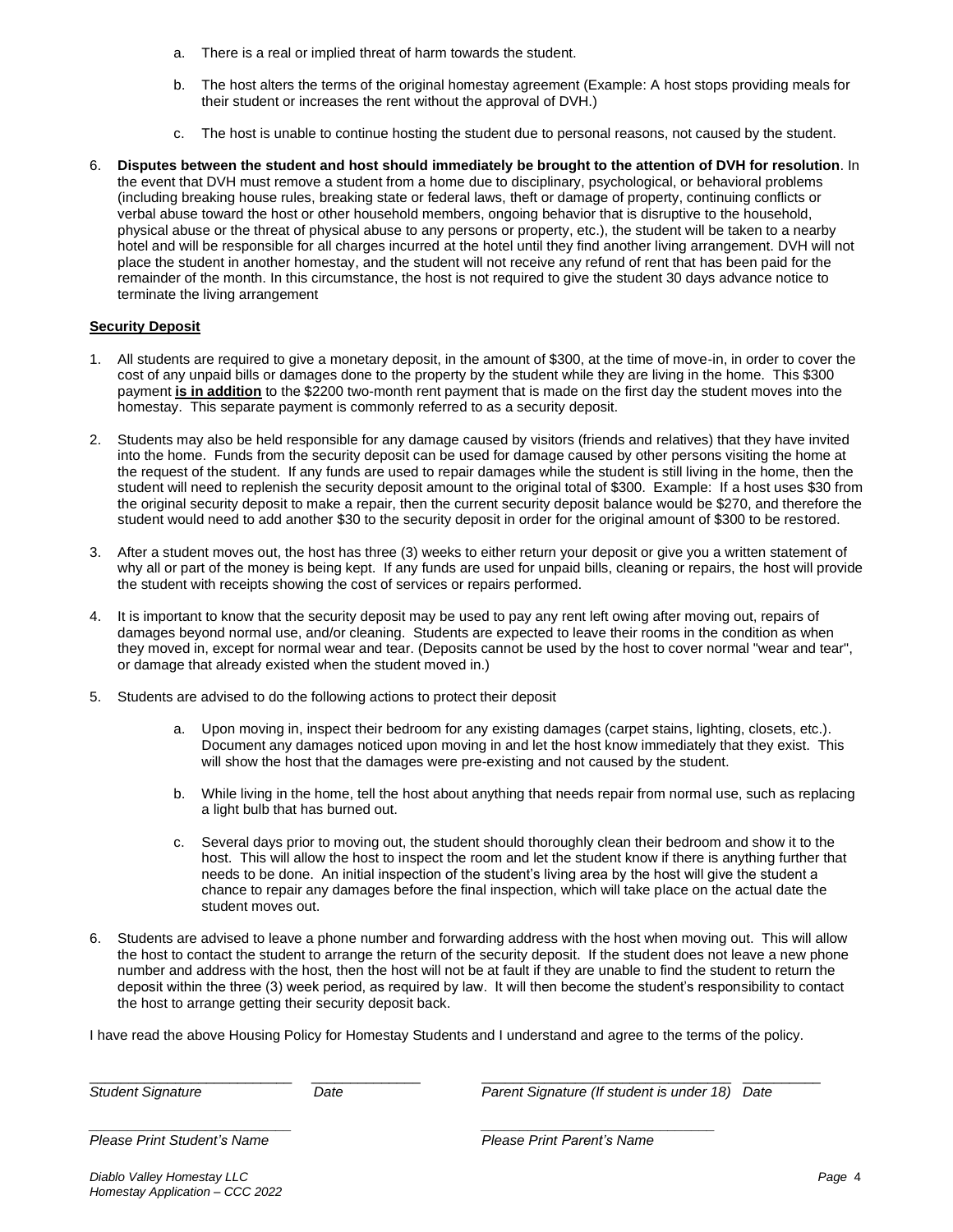# **Homestay Liability Release for Students Under Age 18**



The following liability release is for students under the age of eighteen (18) who request to be placed in a homestay by Diablo Valley Homestay LLC (DVH). The student and their parent(s) must sign this form prior to the student being placed in a homestay.

### **Parent/Legal Guardian**

"I/We request to have our child, the state of the state of the state of the state of the state of the state of the state of the state of the state of the state of the state of the state of the state of the state of the sta DVH. I/We acknowledge that our child is under the age of eighteen (legal adult status in the United States), and that we - *not the host, nor DVH* – will be held responsible for our child's actions while he/she lives in the United States. I/We agree to pay the full amount for all damages in the homestay for which our child is responsible, regardless of whether the damages were accidental. I/We agree to hold harmless and release all liabilities of DVH, and the host chosen to host our child, including all claims against DVH and the host for any injury, loss, damage, accident, delay or expense resulting from participation in the homestay program. I/We hereby acknowledge, accept, and agree to the above named terms and conditions."

| Parent/Legal Guardian Signature  |
|----------------------------------|
| Print Parent/Legal Guardian Name |
| Date                             |
|                                  |

## **Student**

"I, the chosen homestay at my own risk and if the chosen homestay at my own risk and liability. I also agree to hold harmless and release all liabilities of DVH and the chosen host, including all claims against DVH and the host for any injury, loss, damage, accident, delay or expense resulting from participation in the homestay program. I hereby acknowledge, accept, and agree to the above named terms and conditions"

\_\_\_\_\_\_\_\_\_\_\_\_\_\_\_\_\_\_\_\_\_\_\_\_\_\_\_\_\_\_\_\_\_\_\_\_\_ \_\_\_\_\_\_\_\_\_\_\_\_\_\_\_\_\_\_\_\_\_\_\_\_\_\_\_\_\_\_\_\_\_ Student Signature Date

\_\_\_\_\_\_\_\_\_\_\_\_\_\_\_\_\_\_\_\_\_\_\_\_\_\_\_\_\_\_\_\_\_\_\_\_\_ Print Student Name